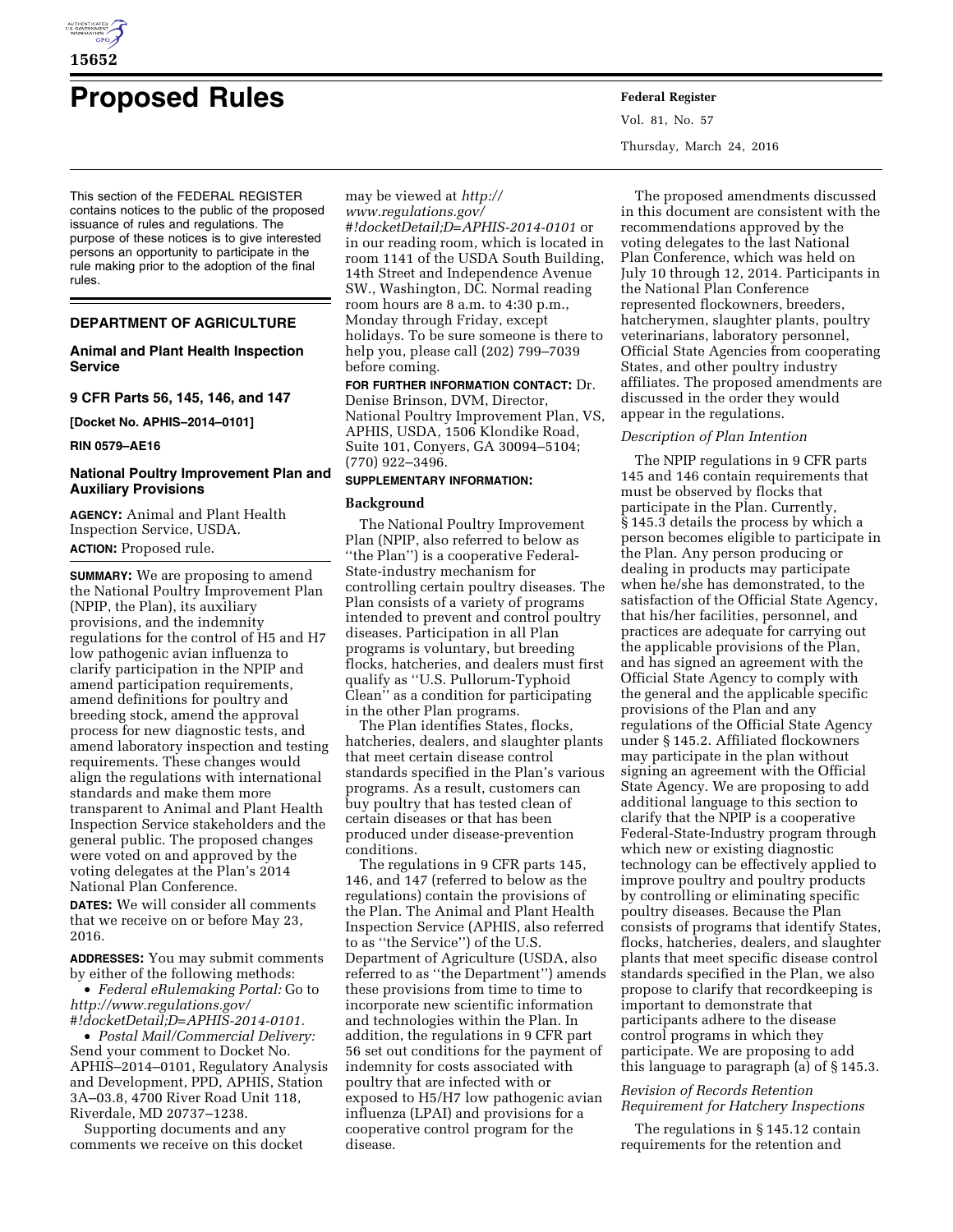examination of records for all flocks maintained primarily for hatching eggs. Historically, testing records were retained at the hatchery, which allowed for examination of the records during annual inspections. However, not many commercial hatcheries currently keep testing records for their breeder flocks at the hatchery and may instead keep the records at the corporate office. Therefore, we are proposing a minor change to the regulations to specify that records for all breeder flock hatcheries must be made available for annual examination by a State inspector. This change also maintains flexibility in who must make the records available. Such people may include the hatchery manager, the quality assurance manager, the laboratory manager, the breeder manager, or the hatchery information specialist.

# *Clarification of Official Testing Requirements for Pullorum-Typhoid, Mycoplasma gallisepticum, M. meleagridis, and M. synoviae*

The regulations in § 145.14 contain requirements for conducting official tests for pullorum-typhoid, *Mycoplasma gallisepticum, M. meleagridis, M. synoviae,* and avian influenza. Paragraph (a) outlines specific testing requirements for pullorum-typhoid. Currently, paragraph (a)(5) states that the official blood test for pullorumtyphoid shall include the testing of a sample of blood from each bird in the flock, provided that, under specified conditions in §§ 145.23, 145.33, 145.43, 145.53, and 145.63, the testing of a portion or sample of birds may be used in lieu of testing each bird. We are proposing to add §§ 145.73, 145.83, and 145.93 to the list of sections referenced in § 145.14(a)(5) as those sections are also applicable to pullorum-typhoid blood testing.

Paragraph (b) outlines specific testing requirements for *M. gallisepticum, M. meleagridis,* and *M. synoviae.* Currently, official tests for *M. gallisepticum, M. meleagridis,* and *M. synoviae* include the serum plate agglutination test, the tube agglutination test, the hemagglutination inhibition (HI) test, the microhemagglutination inhibition test, the enzyme-linked immunosorbent assay, and the polymerase chain reaction (PCR)-based test. We are proposing to remove references to the tube agglutination test because that test is outdated and no longer in use. We are also proposing to remove references to the microhemagglutination test as the term microhemagglutination is an outdated term. In addition, we are proposing to remove the reference to the PCR test and replace it with the words

''molecular based test.'' This change is necessary because there are other molecular based tests in addition to the PCR test. Also, changing the language in the regulations to ''molecular based test'' allows for greater testing flexibility in the event that a better and more costeffective or efficient molecular based test is developed in the future. Finally, while the widely accepted industry standard has been to use either the HI test or a molecular based test to confirm the positive results of serological screening tests, this requirement has not previously been included in our regulations. Therefore, we are proposing to amend the regulations to make that clarification.

# *Requirements for Nest Clean Hatching Eggs for Breeding Turkeys*

In a final rule  $1$  published in the **Federal Register** on July 9, 2014 (79 FR 38752–38768, Docket No. APHIS–2011– 0101), with an effective date of August 8, 2014, we amended the regulations by, among other things, amending the requirements for participation in the Plan by multiplier egg-type breeding chickens, multiplier meat-type breeding chickens, primary egg-type breeding chickens, and primary meat-type breeding chickens to state that hatching eggs produced by the relevant flocks should be nest clean, and that they may be fumigated in accordance with part 147 or otherwise sanitized. ''Nest clean'' eggs are eggs that are collected from nests frequently to keep them clean without further processing. These changes were necessary because it has become standard practice within the industry to avoid sanitizing eggs and instead insist on nest clean eggs, which have been found to hatch better and provide a better chick than other eggs, even when they are sanitized. In addition, removing the requirement for fumigation and instead stating that hatching eggs ''may be'' fumigated or otherwise sanitized addresses changes made due to health restrictions and concerns related to staff safety, as well as aligning with changes made to the provisions for multiplier egg-type and meat-type chicken breeding flocks and primary egg-type and meat-type breeding flocks, following the 2010 NPIP Plan Conference.

The regulations in § 145.42 outline the requirements with which turkey flocks, and the eggs and poults produced from them, must comply in order to participate in the Plan. Due to the same restrictions and concerns for

staff safety for workers in the turkey industry and the same standard practice and benefits of requiring nest clean eggs, we are proposing to make the same changes to paragraph (b) of this section that were made in the July 2014 final rule for §§ 145.22(b), 145.32(b), 145.72(b), and 145.82(b).

We are also proposing to amend the definition of *breeding flock* in § 56.1 in order to be more inclusive of both chicken and turkey flocks. Currently, the definition for *breeding flock* refers to a ''flock that is composed of stock that has been developed for commercial egg or meat production and is maintained for the principal purpose of producing chicks for the ultimate production of eggs or meat for human consumption.'' We propose to amend this definition to remove the word ''chicks'' and replace it with the word ''progeny.'' This change is also consistent with the definition of *multiplier breeding flock* in § 145.1.

## *Changes to U.S. M. gallisepticum Clean and U.S. M. synoviae Clean Classification for Breeding Flocks of Hobbyist and Exhibition Waterfowl, Exhibition Poultry, and Game Birds*

The regulations in § 145.53 set out classifications for hobbyist and exhibition waterfowl, exhibition poultry, and game bird breeding flocks and products. Paragraph (c) in § 145.53 sets out the U.S. *M. gallisepticum* Clean classification for such poultry while paragraph (d) of that section sets out the U.S. *M. synoviae* Clean classification for such poultry.

We are proposing to require targeted bird sampling of the choanal palatine cleft/fissure area using appropriate swabs as an alternative to the random serum or egg yolk sampling currently required for retention of the U.S. *M. gallisepticum* Clean classification. The choanal palatine cleft/fissure area is easier to swab and is also a very reliable site for detection of *M. gallisepticum*  and *M. synoviae.* The targeted sampling of this area would provide a greater likelihood of detecting the organism of concern than either the random serum or egg yolk sampling methods.

We are also proposing to change the size of the sample for U.S. *M. gallisepticum* testing from the current 5 percent of birds in the flock to at least 30 birds, or all birds in the flock if the flock size is less than 30. We would make the same change for a multiplier breeding flock which originated as U.S. *M. gallisepticum* Clean baby poultry from primary breeding flocks. Currently, sampling of such flocks must consist of at least 2 percent of birds in the flock. These changes would provide for a more appropriate level of sampling for *M.* 

<sup>&</sup>lt;sup>1</sup> To view the final rule and related documents, go to *[http://www.regulations.gov/](http://www.regulations.gov/#!docketDetail;D=APHIS-2011-0101) [#!docketDetail;D=APHIS-2011-0101.](http://www.regulations.gov/#!docketDetail;D=APHIS-2011-0101)*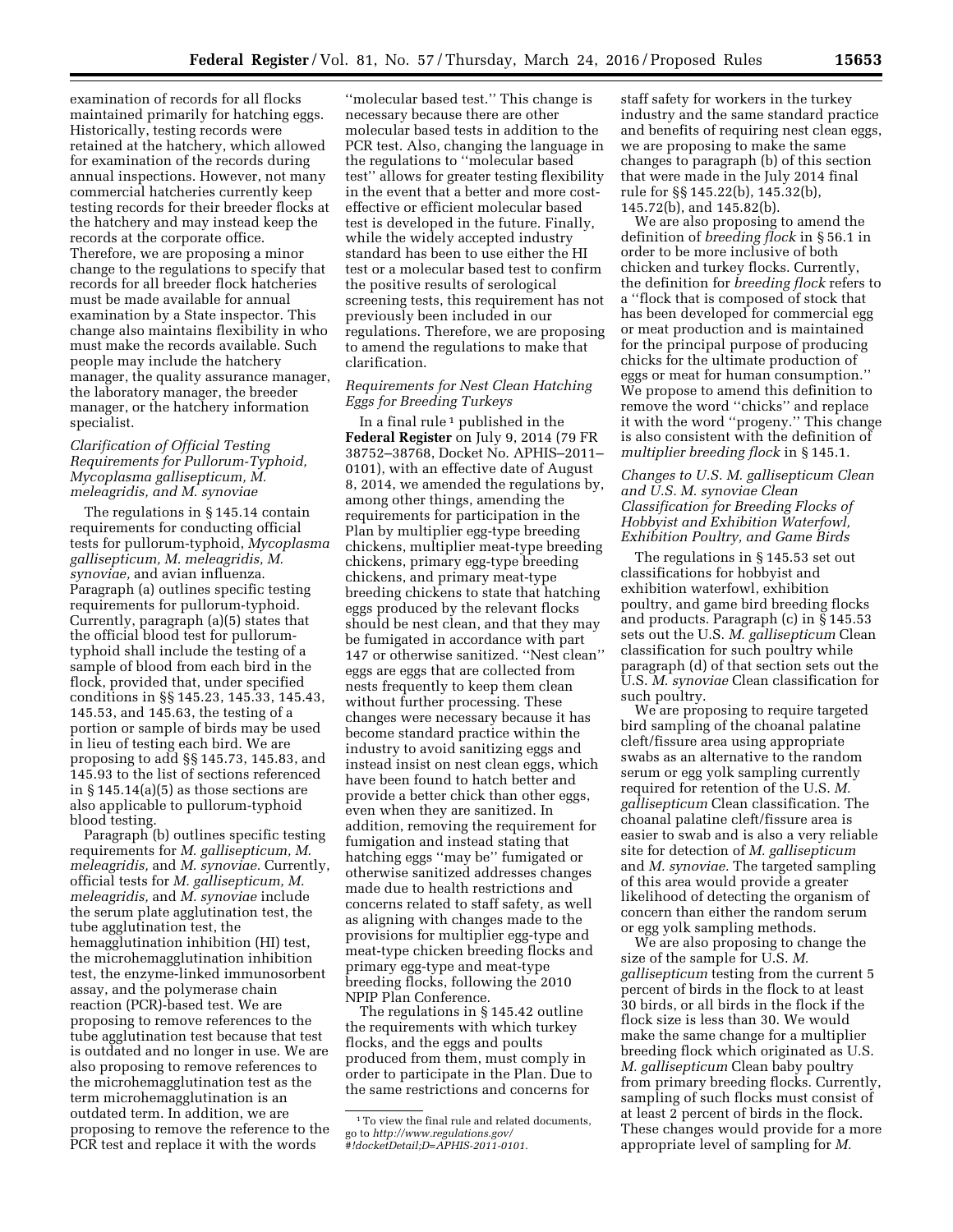*gallisepticum,* particularly for those flocks that contain fewer than 30 birds.

Because *M. gallisepticum* and *M. synoviae* spread and infect birds similarly, we are proposing to amend the U.S. *M. synoviae* Clean classification to require that retention of that classification may also be obtained either by random sampling of serum or egg yolk or a targeted bird sample of the choanal palatine cleft/fissure area using appropriate swabs. Currently, the regulations do not specify how sampling is to be conducted. In addition, we are proposing to change the size of the sample for U.S. *M. synoviae* testing from at least 150 birds in the flock to at least 30 birds, or all birds in the flock if the flock size is less than 30. Finally, for a multiplier breeding flock which originated as U.S. *M. synoviae* Clean baby poultry from primary breeding flocks, we would remove the requirement for sampling a minimum of 75 birds and instead require that a random sample contain 50 percent of the birds in the flock with a maximum of 200 birds and a minimum of 30 birds, or all birds in the flock if the flock is less than 30 birds. This sampling would have to be conducted on birds that are at least 4 months of age or upon reaching sexual maturity.

Assuming a normal distribution and an infection rate of 1 percent, changing the sample sizes as proposed does not greatly affect the chance of detecting a positive sample (confidence interval approximately 95 percent). These proposed sample size changes would allow us to increase the efficiency of the NPIP program by allowing resources to be used elsewhere.

## *Changes to U.S. Salmonella Monitored Certification Requirements*

The regulations in § 145.83 set out the requirements for the classification of participating flocks, and the eggs and chicks produced from them, with respect to certain diseases. Paragraph (f) of § 145.83 sets out requirements for preventing and controlling *Salmonella*  in the breeding-hatching industry. Currently, a flock may be designated as U.S. *Salmonella* Monitored when, among other things, feed used for the flock, if containing animal proteins, adheres to certain processing requirements. We are proposing to remove these requirements because we believe that the rendering industry has appropriate standards to deal with the transmission of *Salmonella* through poultry feed and, therefore, these requirements are not necessary in the NPIP regulations. In addition, most of the primary meat type chicken industry today does not use animal protein

products in their feed due to concerns of disease transmission. Therefore, we propose to amend the regulations in paragraph (f)(1)(i) to instead state that ''measures shall be implemented to control *Salmonella* challenge through the feed, feed storage, and feed transport.'' We also propose to remove paragraphs (f)(1)(ii) and (f)(1)(iii) and renumber paragraphs (f)(1)(iv) through  $(f)(1)(viii)$  as paragraphs  $(f)(1)(ii)$ through  $(f)(1)(vi)$ .

## *Revision to Sanitation Requirements for Meat-Type Waterfowl*

The regulations in §§ 145.91 and 145.92 set out special provisions for meat-type waterfowl and the eggs and baby poultry produced from them. Currently, paragraph (b) of § 145.92 requires that hatching eggs produced by primary breeding flocks be fumigated in accordance with part 147 or otherwise sanitized. We are proposing to remove the requirement for fumigation and instead state that hatching eggs should be ''nest clean'' and that they ''may be'' fumigated or otherwise sanitized. We would also extend these requirements to multiplier breeding flocks, as these proposed requirements are meant to mirror the changes made to the provisions for multiplier egg-type and meat-type chicken breeding flocks and primary egg-type and meat-type breeding flocks, following the 2010 NPIP conference as well as the changes we are proposing to the regulations for breeding turkeys in § 145.42.

## *Revision to Sample Size for U.S. H5/H7 Avian Influenza Clean Classification*

The regulations in § 145.93 set out requirements for the classification of participating flocks of meat-type waterfowl and the eggs and baby poultry produced from them, with respect to certain diseases. Paragraph (c) of § 145.93 sets out requirements for the classification of such flocks as U.S. H5/ H7 Avian Influenza Clean. Currently, the regulations state that, in order for multiplier breeding flocks to retain this classification, a sample of at least 30 birds must either be tested negative for avian influenza at intervals of 180 days, a sample of fewer than 30 birds may be tested and found negative for avian influenza at any one time if all pens are equally represented and a total of 30 birds are tested within each 180-day period, or a sample of at least 30 birds are tested and found negative to H5/H7 avian influenza within 21 days prior to movement to slaughter.

In the July 2014 final rule, we amended the regulations by changing the number of breeding birds required to be tested for avian influenza prior to

movement to slaughter in §§ 145.23, 145.33, and 145.73. Rather than requiring 30 spent fowl to be tested, we now require the testing of a sample of 11 birds prior to movement to slaughter. This change was necessary because, generally, the entire flock of egg-type breeding chickens will be moved to slaughter at one time. Testing 11 birds per flock is also consistent with the testing requirements for meat-type commercial chickens moved to slaughter under the U.S. H5/H7 Avian Influenza Monitored program in § 146.33, and provides adequate assurance that the flock is free of avian influenza. We are proposing to make the same change for meat-type waterfowl breeding flocks. Aligning sample numbers across similar flocks simplifies plan participation.

## *Changes to the List of Commercial Poultry Plan Participants*

Part 146 of the regulations contains the NPIP provisions for commercial poultry. Section 146.3 provides requirements for participation in the Plan by commercial table-egg producers, raised-for-release upland game bird or waterfowl premises, commercial upland game bird or waterfowl slaughter plants, and meat-type chicken or turkey slaughter plants. We propose to amend the regulations to add commercial tableegg layer pullet flocks to the list of Plan participants in paragraph (c)(1) of § 146.2 and paragraph (a) in § 146.3. A *commercial table-egg layer pullet flock*  is currently defined in § 146.1 as a tableegg layer flock prior to the onset of egg production. The inclusion of these flock owners as Plan participants provides a means for NPIP staff to identify participation in the Plan and to help facilitate the movement of birds within States and across State lines.

Finally, we are proposing to amend the definition of *poultry* in § 146.1 to make it more inclusive of all domesticated fowl bred for the purpose of providing eggs or meat, including waterfowl and game birds. This change would be consistent with the *poultry*  definition in § 56.1 and § 145.1.

## *Amendment to Slaughter Plant Inspection Requirements*

Section 146.11 of the regulations sets out the audit process for participating slaughter plants. Paragraph (b) states that flocks slaughtered at a slaughter plant will be considered to be not conforming to the required protocol of the classifications if there are no test results available, if the flock was not tested within 21 days before slaughter, or if the test results for the flocks were not returned before slaughter. We are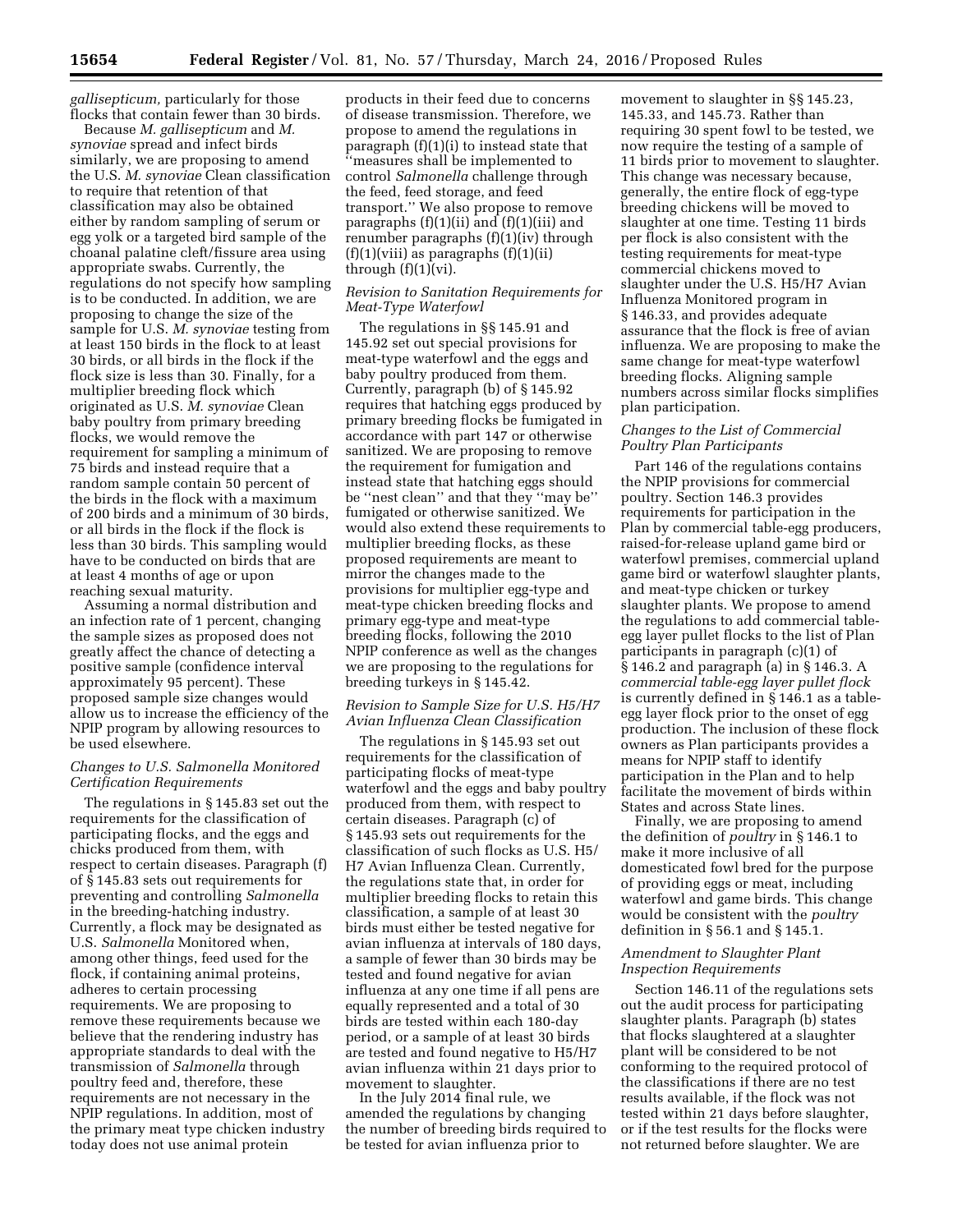proposing to amend paragraph (b) to state that a flock will be considered to be conforming to protocol if it meets the requirements described in §§ 146.33(a), 146.43(a), or 146.53(a). This change would correct problems inadvertently caused by combining all allowed testing requirements in 9 CFR part 146, subparts C, D, and E for participating slaughter plants into one set of testing requirements. One such problem was that the language in paragraph (b) directly contradicted the requirement allowing for testing at the slaughter plant on a shift basis. This change would also allow for future amendments to testing requirements for each subpart independent of one another and without having to amend the regulations in § 146.11.

## *Addition of Testing Commercial Table-Egg Producing Upland Game Birds and Waterfowl for Avian Influenza*

The regulations in §§ 146.51 through 146.53 contain special provisions related to the participation in the NPIP program by commercial upland game birds, commercial waterfowl, raised-forrelease upland game birds, and raisedfor-release waterfowl and the classification of such flocks as U.S. H5/ H7 Avian Influenza Monitored. Commercial upland game birds and waterfowl are sometimes grown for the primary purpose of producing eggs for human consumption, notably in specialty markets, restaurants, and health food outlets. Because a significant number of these flocks are large in size, we believe that the creation of a mechanism for NPIP participation and avian influenza surveillance for such flocks would be beneficial to the poultry industry as a whole. Therefore, we are proposing to amend the definition for *commercial upland game birds* and *commercial waterfowl* in § 146.51 to include birds grown for egg production. Currently, the definitions for these categories of birds include only those birds grown for the primary purpose of producing meat for human consumption.

We are also proposing to add commercial upland game birds and commercial waterfowl producing eggs for human consumption to the list of Plan participants in paragraphs (a) and (c) of § 146.52. We would also change the word ''purpose'' under both the definition for *commercial upland game birds* and *commercial waterfowl* to ''purposes.''

Paragraph (a) of § 146.53 contains the U.S. H5/H7 Avian Influenza Monitored classification for commercial waterfowl and commercial upland game birds. Currently, the commercial waterfowl

and commercial upland game bird industry may earn U.S. H5/H7 Influenza Monitored classification by participating in routine surveillance for H5/H7 avian influenza through participating slaughter plants. We are proposing to add provisions for the regular surveillance of commercial waterfowl and game bird egg-producing flocks for avian influenza in new paragraphs (a)(4) and (a)(5). These provisions would require that a minimum of 11 birds per flock be tested negative to H5/H7 avian influenza as provided in § 146.13 within 30 days of disposal or within a 12 month period or that the participating flock has an ongoing active and passive surveillance program for H5/H7 avian influenza approved by the Official State Agency and the Service.

# *Amendments to Authorized Laboratory Requirements*

Subpart F of part 147 contains provisions for authorized laboratories and approved test and sanitation procedures under the NPIP. Section 147.52 contains the current provisions for approving authorized laboratories. While these provisions currently require laboratories to undergo an annual site visit and recordkeeping audit by their Official State Agency in order to maintain authorization, laboratory procedures and personnel generally do not change on a yearly basis. In addition, the need for Official State Agencies to inspect laboratories in other States serving industry members within their own States has proven to unnecessarily consume time and travel funds best utilized in other areas of the Plan. Therefore, we are proposing to amend the regulations to require that site visits take place at least once every 2 years.

# *Amendments to the Approval Process for New Diagnostic Tests*

Section 147.54 outlines the required procedures for the approval of diagnostic test kits that are not licensed by APHIS. Current paragraph (a) states that the sensitivity of the kit will be estimated by testing known positive samples, as determined by official NPIP procedures found in the NPIP program standards or via other procedures approved by the Administrator. Because it is difficult to define a minor test modification versus a major test modification and to determine what data might be needed beforehand for a new test, we are proposing to allow the conditional use of a modified test side by side with the approved versions using field samples. This would make it easier for laboratories to participate in

the test validation process. Field samples would have to be composed of those samples for which the presence or absence of the target organism or analyte has been determined by the current NPIP test rather than spiked samples or pure cultures. In addition, samples would have to come from a variety of field cases representing a range of low, medium, and high analyte concentrations. Spiked samples should only be used in the event that no other sample types are available. These changes would ensure that samples used for validation represent real samples and contain the same analytes and extraneous material that would be found in clinical samples. Realistic samples are critical to ensuring that a test will perform adequately with normal use. We are also proposing to clarify that laboratories should only be selected for their experience with testing for the target organism or analyte with the current NPIP approved test. Finally, we are proposing to remove the requirement that authorized laboratories be selected by the Service and clarify that the specificity of the kit will be ''evaluated'' rather than ''estimated'' in both current paragraphs (a) and (b) to provide more specific information on test performance. We are proposing this change because authorized NPIP laboratories use the same standards and guidelines. Therefore, any NPIPauthorized laboratory should be able to be utilized by any company seeking approval of a new test.

We are also proposing to revise the regulations in current paragraph (c) to remove the requirement for clinical samples to be supplied by the manufacturer of the test kit. Further, we propose to require that at least 50 known negative samples be tested by each laboratory rather than the currently required 50 known negative clinical samples. Because it can be difficult to find clinical samples and to share clinical samples for logistical reasons, removing the requirements for clinical samples and for samples to be supplied by the test kit manufacturer would allow any entity to provide clinical samples. However, the negative samples would have to contain relevant sample matrices/extraneous material which would be found in clinical samples. In addition, requiring at least 50 known negative samples rather than 50 known negative samples is necessary because, in the past, we have received fewer than 50 samples from a company when more samples were unavailable. This change would make it clearer that we view any sample sets consisting of fewer than 50 samples as incomplete and that we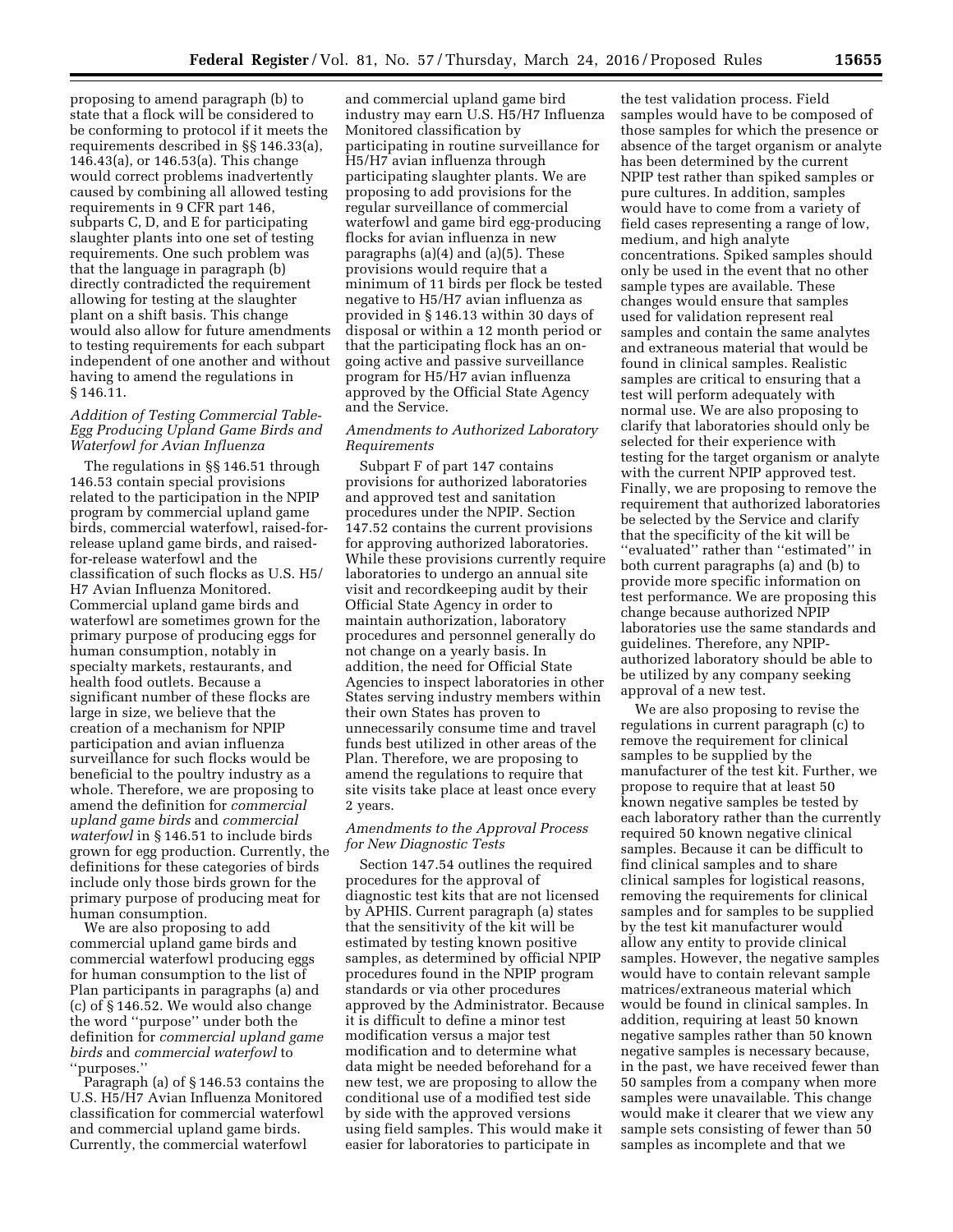would not review such sample sets. We are also proposing to add language allowing cooperating laboratories to perform a current NPIP procedure or test on samples alongside the test kit for comparison, and specific testing procedures for *Salmonella, Mycoplasma,* and avian influenza, as well as molecular-based testing procedures to better account for the differences among the three agents.

Paragraph (d) states that laboratories must submit assay response data to the kit manufacturer along with the official NPIP procedure. We are proposing to require that a worksheet for diagnostic test evaluation be submitted along with the raw data from the assay response and that the data and completed worksheet be submitted to the NPIP Senior Coordinator 4 months before the next General Conference Committee meeting, which is when test approval would be sought. Worksheets would be obtained by contacting the NPIP Senior Coordinator. The diagnostic test evaluation worksheet is intended to provide a standardized template to ensure that all needed data for test evaluation has been prepared and that the data is available in a uniform manner. This would make review of the data easier for the NPIP Technical Committee, which would facilitate the test approval process.

Paragraph (e) puts forth the process by which the NPIP Technical Committee will make their decision about whether to approve a new diagnostic test. We propose to clarify that a majority of the members of the Technical Committee would have to recommend whether to approve the test kit and that this recommendation would have to occur at the next scheduled General Conference Committee meeting.

Currently, the regulations do not provide procedures for modifying or removing diagnostic tests. Therefore, we are proposing to redesignate the introductory paragraph for § 147.54 as paragraph (a) and the following paragraphs (a) through (f) as paragraphs (a)(1) through (6) and add a new paragraph (b) to describe how diagnostic tests may be modified or removed. The proposed requirements would require the submission of data in support of modifying or removing the test in question to the NPIP Technical Committee in a manner similar to that in place for the approval of new test kits in current paragraph (e).

## **Executive Order 12866 and Regulatory Flexibility Act**

This proposed rule has been determined to be not significant for the purposes of Executive Order 12866 and, therefore, has not been reviewed by the Office of Management and Budget.

In accordance with the Regulatory Flexibility Act, we have analyzed the potential economic effects of this action on small entities. The analysis is summarized below. Copies of the full analysis are available by contacting the person listed under **FOR FURTHER INFORMATION CONTACT** or on the Regulations.gov Web site (see **ADDRESSES** above for instructions for accessing Regulations.gov).

The changes in this proposed rule are recommended by the NPIP General Conference Committee, which represents cooperating State agencies and poultry industry members and advises the Secretary of Agriculture on issues pertaining to poultry health. The proposed amendments to these regulations would improve the regulatory environment for poultry and poultry products.

This rulemaking would result in various changes to 9 CFR parts 56 and 145–147, modifying provisions of the NPIP. The proposed rule would clarify participation in the NPIP and amend participation requirements, amend definitions for poultry and breeding stock, amend the approval process for new diagnostic tests, and amend inspection and laboratory testing requirements. The proposed amendments to these regulations would improve the regulatory environment for poultry and poultry products.

The establishments that would be affected by the proposed rule principally entities engaged in poultry production and processing—are predominantly small by Small Business Administration standards. In those instances in which an addition or modification could potentially result in a cost to certain entities, we do not expect the costs to be significant. This rule embodies changes decided upon by the NPIP General Conference Committee on behalf of Plan members, that is, changes recognized by the poultry industry as in their interest. We note that NPIP membership is voluntary.

Under these circumstances, the Administrator of the Animal and Plant Health Inspection Service has determined that this action would not have a significant economic impact on a substantial number of small entities.

## **Executive Order 12372**

This program/activity is listed in the Catalog of Federal Domestic Assistance under No. 10.025 and is subject to Executive Order 12372, which requires intergovernmental consultation with State and local officials. (See 2 CFR chapter IV.)

## **Paperwork Reduction Act**

In accordance with section 3507(d) of the Paperwork Reduction Act of 1995 (44 U.S.C. 3501 *et seq.*), the information collection or recordkeeping requirements included in this proposed rule have been submitted for approval to the Office of Management and Budget (OMB). Please send written comments to the Office of Information and Regulatory Affairs, OMB, Attention: Desk Officer for APHIS, Washington, DC 20503. Please state that your comments refer to Docket No. APHIS–2014–0101. Please send a copy of your comments to: (1) APHIS, using one of the methods described under **ADDRESSES** at the beginning of this document, and (2) Clearance Officer, OCIO, USDA, Room 404–W, 14th Street and Independence Avenue SW., Washington, DC 20250. A comment to OMB is best assured of having its full effect if OMB receives it within 30 days of publication of this proposed rule.

We are proposing to amend the NPIP, its auxiliary provisions, and the indemnity regulations for the control of H5 and H7 low pathogenic avian influenza to clarify participation in the NPIP and amend participation requirements, amend definitions for poultry and breeding stock, amend the approval process for new diagnostic tests, and amend laboratory inspection and testing requirements. These changes would align the regulations with international standards and make them more transparent to APHIS stakeholders and the general public.

Implementing this rule will require certain new information collection activities such as Waterfowl and Game Bird Surveillance and Diagnostic Test Evaluation Worksheets. APHIS is asking OMB to approve, for 3 years, its use of these information collection activities in connection with APHIS' efforts to continually improve the health of the U.S. poultry population and the quality of U.S. poultry products. The NPIP has an existing information collection under OMB control number 0579–0007. At the next renewal of 0579–0007, we will merge the activities added by this proposed rule, subject to OMB approval.

We are soliciting comments from the public (as well as affected agencies) concerning our proposed information collection and recordkeeping requirements. These comments will help us:

(1) Evaluate whether the proposed information collection is necessary for the proper performance of our agency's functions, including whether the information will have practical utility;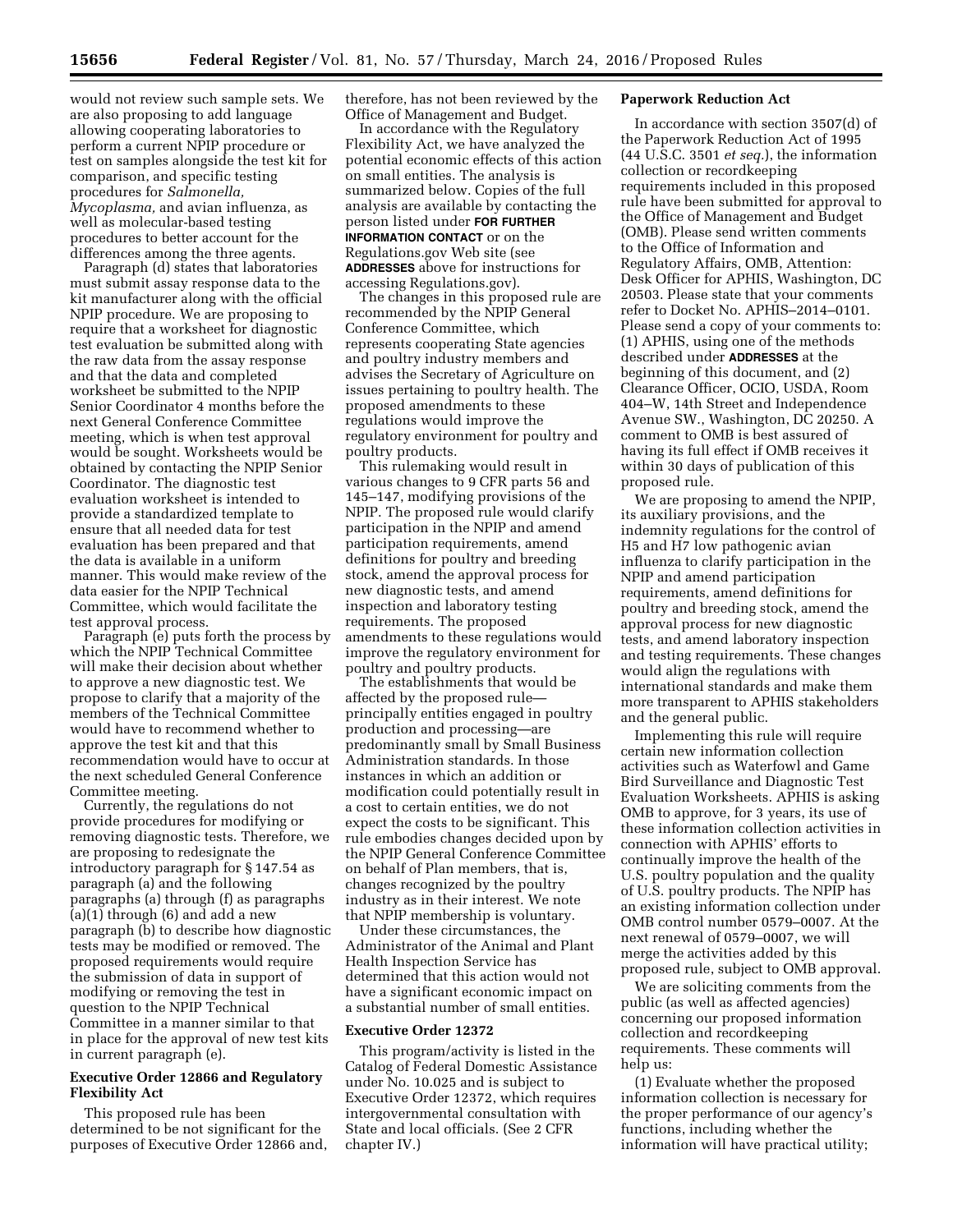(2) Evaluate the accuracy of our estimate of the burden of the proposed information collection, including the validity of the methodology and assumptions used;

(3) Enhance the quality, utility, and clarity of the information to be collected; and

(4) Minimize the burden of the information collection on those who are to respond (such as through the use of appropriate automated, electronic, mechanical, or other technological collection techniques or other forms of information technology; *e.g.,* permitting electronic submission of responses).

*Estimate of burden:* Public reporting burden for this collection of information is estimated to average 1.8 hours per response.

*Respondents:* Flock owners, breeders, hatchery owners, table egg producers, laboratory personnel, and State animal health officials.

*Estimated annual number of respondents:* 10.

*Estimated annual number of* 

*responses per respondent:* 1. *Estimated annual number of* 

*responses:* 10.

*Estimated total annual burden on respondents:* 18 hours. (Due to averaging, the total annual burden hours may not equal the product of the annual number of responses multiplied by the reporting burden per response.)

Copies of this information collection can be obtained from Ms. Kimberly Hardy, APHIS' Information Collection Coordinator, at (301) 851–2727.

#### **E-Government Act Compliance**

The Animal and Plant Health Inspection Service is committed to compliance with the E-Government Act to promote the use of the Internet and other information technologies, to provide increased opportunities for citizen access to Government information and services, and for other purposes. For information pertinent to E-Government Act compliance related to this proposed rule, please contact Ms. Kimberly Hardy, APHIS' Information Collection Coordinator, at (301) 851– 2727.

# **List of Subjects**

#### *9 CFR Part 56*

Animal diseases, Indemnity payments, Low pathogenic avian influenza, Poultry.

## *9 CFR Parts 145, 146, and 147*

Animal diseases, Poultry and poultry products, Reporting and recordkeeping requirements.

Accordingly, we propose to amend 9 CFR parts 56, 145, 146, and 147 as follows:

## **PART 56—CONTROL OF H5/H7 LOW PATHOGENIC AVIAN INFLUENZA**

■ 1. The authority citation for part 56 continues to read as follows:

**Authority:** 7 U.S.C. 8301–8317; 7 CFR 2.22, 2.80, and 371.4.

■ 2. Section 56.1 is amended by revising the definition of *breeding flock* to read as follows:

#### **§ 56.1 Definitions.**

\* \* \* \* \*

*Breeding flock.* A flock that is composed of stock that has been developed for commercial egg or meat production and is maintained for the principal purpose of producing progeny for the ultimate production of eggs or meat for human consumption. \* \* \* \* \*

# **PART 145—NATIONAL POULTRY IMPROVEMENT PLAN FOR BREEDING POULTRY**

■ 3. The authority citation for part 145 continues to read as follows:

**Authority:** 7 U.S.C. 8301–8317; 7 CFR 2.22, 2.80, and 371.4.

#### **§ 145.2 [Amended]**

 $\blacksquare$  4. In § 145.2, paragraph (d) is amended by removing the words ''§ 145.3(d)'' and adding the words

''§ 145.3(e)'' in their place.

■ 5. Section 145.3 is amended as follows:

■ a. By redesignating paragraphs (a) through (f) as paragraphs (b) through (g), respectively.

■ b. By adding a new paragraph (a). The addition reads as follows:

### **§ 145.3 Participation.**

(a) The National Poultry Improvement Plan is a cooperative Federal-State-Industry program through which new or existing diagnostic technology can be effectively applied to improve poultry and poultry products by controlling or eliminating specific poultry diseases. The Plan consists of programs that identify States, flocks, hatcheries, dealers, and slaughter plants that meet specific disease control standards specified in the Plan. Participants shall maintain records to demonstrate that they adhere to the disease control programs in which they participate. \* \* \* \* \*

#### **§ 145.12 [Amended]**

■ 6. Section 145.12 is amended by adding, in paragraph (b), the words ''made available to and'' before the word ''examined''.

■ 7. Section 145.14 is amended as follows:

- a. By revising paragraph (a)(5).
- b. By revising paragraph (b)(1). The revisions read as follows:

#### **§ 145.14 Testing.**

- \* \* \* \* \*
	- (a) \* \* \*

(5) The official blood test shall include the testing of a sample of blood from each bird in the flock: Provided, That under specified conditions (see applicable provisions of §§ 145.23, 145.33, 145.43, 145.53, 145.63, 145.73, 145.83, and 145.93) the testing of a portion or sample of the birds may be used in lieu of testing each bird.

- \* \* \* \* \*
	- (b) \* \* \*

(1) The official tests for *M. gallisepticum, M. meleagridis,* and *M. synoviae* shall be the serum plate agglutination test, the hemagglutination inhibition (HI) test, the enzyme-linked immunosorbent assay (ELISA) test 3, or a molecular based test. The HI test or molecular based test shall be used to confirm the positive results of other serological screening tests. HI titers of 1:40 or more may be interpreted as suspicious, and final judgment must be based on further samplings and/or culture of reactors. Tests must be conducted in accordance with this paragraph (b) and in accordance with part 147 of this subchapter.

\* \* \* \* \* 3 Procedures for the enzyme-linked immunosorbent assay (ELISA) test are set forth in the following publications:

- A.A. Ansari, R.F. Taylor, T.S. Chang, ''Application of Enzyme-Linked Immunosorbent Assay for Detecting Antibody to Mycoplasma gallisepticum Infections in Poultry,'' *Avian Diseases,* Vol. 27, No. 1, pp. 21–35, January-March 1983; and
- H.M. Opitz, J.B. Duplessis, and M.J. Cyr, ''Indirect Micro-Enzyme-Linked Immunosorbent Assay for the Detection of Antibodies to Mycoplasma synoviae and M. gallisepticum,'' *Avian Diseases,*  Vol. 27, No. 3, pp. 773–786, July-September 1983; and
- H.B. Ortmayer and R. Yamamoto, ''Mycoplasma Meleagridis Antibody Detection by Enzyme-Linked Immunosorbent Assay (ELISA),'' *Proceedings, 30th Western Poultry Disease Conference,* pp. 63–66, March 1981.
- 8. In § 145.42, paragraph (b) is revised to read as follows: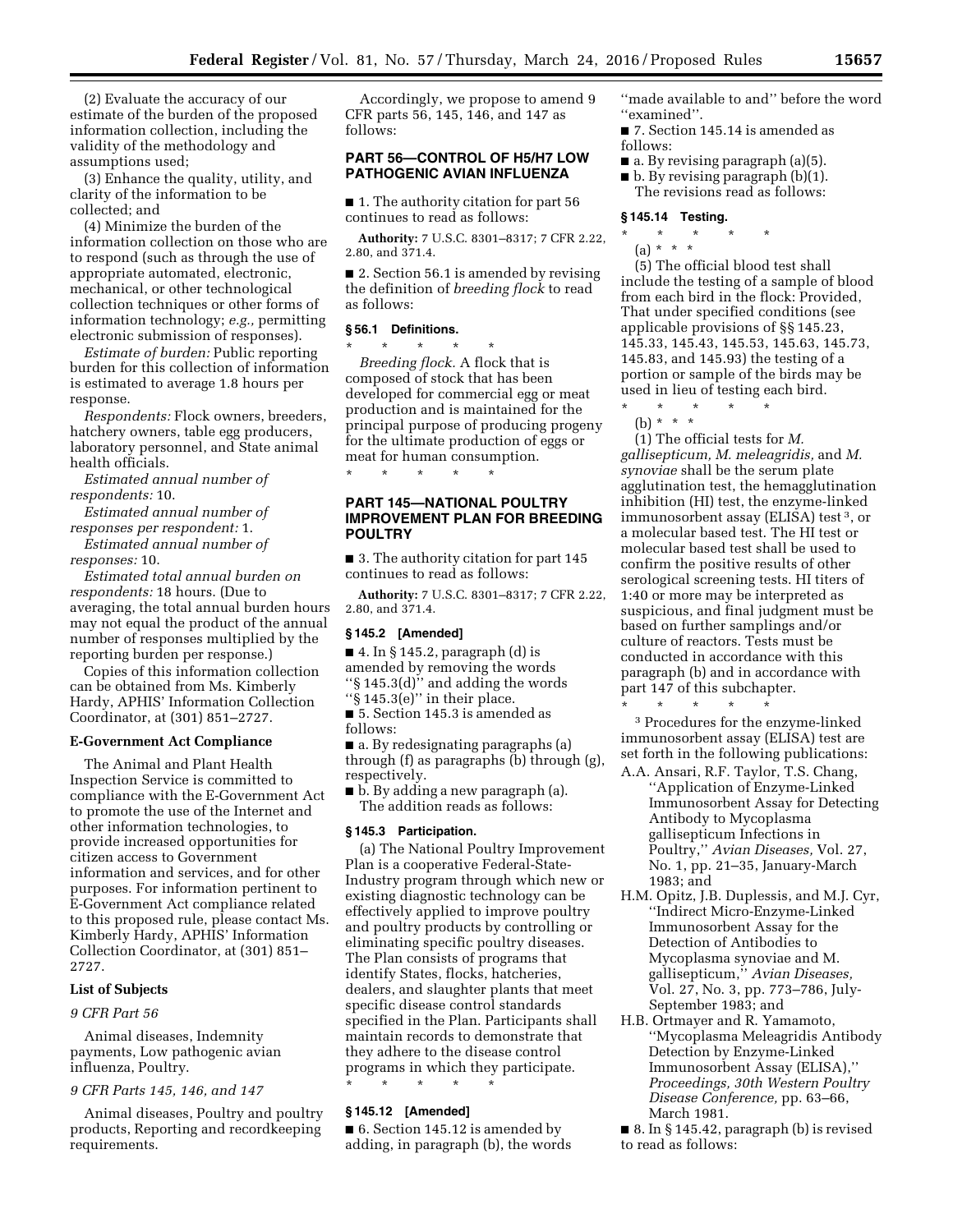**§ 145.42 Participation.**   $\star$   $\star$   $\star$ 

(b) Hatching eggs should be nest clean. They may be fumigated in accordance with part 147 of this subchapter or otherwise sanitized. \* \* \* \* \*

■ 9. Section 145.53 is amended as follows:

 $\blacksquare$  a. By revising paragraphs (c)(1)(i), (c)(1)(ii) introductory text, and  $(c)(1)(ii)(A).$ 

 $\blacksquare$  b. By revising paragraphs  $(d)(1)(i)$ , (d)(1)(ii) introductory text, and  $(d)(1)(ii)(A).$ 

The revisions read as follows:

## **§ 145.53 Terminology and classification; flocks and products.**

- \* \* \* \* \*
	- (c) \* \* \*
	- $(1) * * * *$

(i) It is a flock in which all birds or a sample of at least 300 birds has been tested for *M. gallisepticum* as provided in § 145.14(b) when more than 4 months of age or upon reaching sexual maturity: *Provided,* That to retain this classification, a random sample of serum or egg yolk or a targeted bird sample of the choanal palatine cleft/ fissure area using appropriate swabs from all the birds in the flock if the flock size is less than 30, but at least 30 birds, shall be tested at intervals of not more than 90 days: *And provided further,*  That a sample comprised of less than 30 birds may be tested at any one time, with the approval of the Official State Agency and the concurrence of the Service, provided that a total of at least 30 birds, or all birds in the flock if flock size is less than 30, is tested within each 90-day period; or

(ii) It is a multiplier breeding flock which originated as U.S. M. Gallisepticum Clean baby poultry from primary breeding flocks and a random sample comprised of 50 percent of the birds in the flock, with a maximum of 200 birds and a minimum of 30 birds per flock or all birds in the flock if the flock size is less than 30 birds, has been tested for *M. gallisepticum* as provided in § 145.14(b) when more than 4 months of age or upon reaching sexual maturity: Provided, That to retain this classification, the flock shall be subjected to one of the following procedures:

(A) At intervals of not more than 90 days, a random sample of serum or egg yolk or a targeted bird sample of the choanal palatine cleft/fissure area using appropriate swabs from all the birds in the flock if flock size is less than 30, but at least 30 birds, shall be tested; or

\* \* \* \* \*

- $(d) * * * *$
- $(1) * * * *$

(i) It is a flock in which all birds or a sample of at least 300 birds has been tested for *M. synoviae* as provided in § 145.14(b) when more than 4 months of age or upon reaching sexual maturity: *Provided,* That to retain this classification, a random sample of serum or egg yolk or a targeted bird sample of the choanal palatine cleft/ fissure area using appropriate swabs (C.P. swabs) from all the birds in the flock if flock size is less than 30, but at least 30 birds, shall be tested at intervals of not more than 90 days: *And provided further,* That a sample comprised of less than 30 birds may be tested at any one time with the approval of the Official State Agency and the concurrence of the Service, provided that a total of at least 30 birds is tested within each 90-day period; or

(ii) It is a multiplier breeding flock that originated as U.S. M. Synoviae Clean chicks from primary breeding flocks and from which a random sample comprised of 50 percent of the birds in the flock, with a maximum of 200 birds and a minimum of 30 birds per flock or all birds in the flock if the flock is less than 30 birds, has been tested for *M. synoviae* as provided in § 145.14(b) when more than 4 months of age or upon reaching sexual maturity: *Provided,* That to retain this classification, the flock shall be subjected to one of the following procedures:

(A) At intervals of not more than 90 days, a random sample of serum or egg yolk or a targeted bird sample of the choanal palantine cleft/fissure area using appropriate swabs from all the birds in the flock if the flock size is less than 30, but at least 30 birds shall be tested: *Provided,* That a sample of fewer than 30 birds may be tested at any one time with the approval of the Official State Agency and the concurrence of the Service, provided that a total of at least 30 birds, or the entire flock if flock size is less than 30, is tested each time and a total of at least 30 birds is tested within each 90-day period; or

■ 10. Section 145.83 is amended as follows:

\* \* \* \* \*

 $\blacksquare$  a. By revising paragraph  $(f)(1)(i)$ . ■ b. By removing paragraphs (f)(1)(ii) and  $(f)(1)(iii)$ .

■ c. By redesignating paragraphs  $(f)(1)(iv)$  through  $(f)(1)(viii)$  as paragraphs (f)(1)(ii) through (f)(1)(vi). ■ d. In newly redesignated paragraphs  $(f)(1)(v)$  and  $(f)(1)(vi)$  by removing the words  $''(f)(1)(vi)''$  and adding the words  $''(f)(1)(iv)''$  in their place.

 $\blacksquare$  e. By revising paragraph (f)(3). The revisions read as follows:

**§ 145.83 Terminology and classification; flocks and products.** 

- \* \* \* \* \*
	- (f) \* \* \*
- $(1) * * * *$

(i) Measures shall be implemented to control *Salmonella* challenge through feed, feed storage, and feed transport. \* \* \* \* \*

(3) In order for a hatchery to sell products of paragraphs (f)(1)(i) through  $(f)(1)(vi)$  of this section, all products handled shall meet the requirements of the classification.

\* \* \* \* \*  $\blacksquare$  11. In § 145.92, paragraph (b) is revised to read as follows:

#### **§ 145.92 Participation.**

\* \* \* \* \* (b) Hatching eggs produced by primary and multiplier breeding flocks should be nest clean. They may be fumigated in accordance with part 147 of this subchapter or otherwise sanitized.

\* \* \* \* \*

## **§ 145.93 [Amended]**

 $\blacksquare$  12. In § 145.93, paragraph (c)(3) is amended by removing the number ''30'' and adding the number ''11'' in its place.

## **PART 146—NATIONAL POULTRY IMPROVEMENT PLAN FOR COMMERCIAL POULTRY**

■ 13. The authority citation for part 146 continues to read as follows:

**Authority:** 7 U.S.C. 8301–8317; 7 CFR 2.22, 2.80, and 371.4.

■ 14. Section 146.1 is amended by revising the definition of *poultry* to read as follows:

# **§ 146.1 Definitions.**

\* \* \* \* \* *Poultry.* Domesticated fowl, including chickens, turkeys, waterfowl, and game birds, except doves and pigeons, that are bred for the primary purpose of producing eggs or meat.

\* \* \* \* \* ■ 15. Section 146.2 is amended by revising paragraph (c) to read as follows:

#### **§ 146.2 Administration.**  \* \* \* \* \*

(c)(1) An Official State Agency may accept for participation a commercial table-egg layer pullet flock, commercial table-egg layer flock, or a commercial meat-type flock (including an affiliated flock) located in another participating State under a mutual understanding and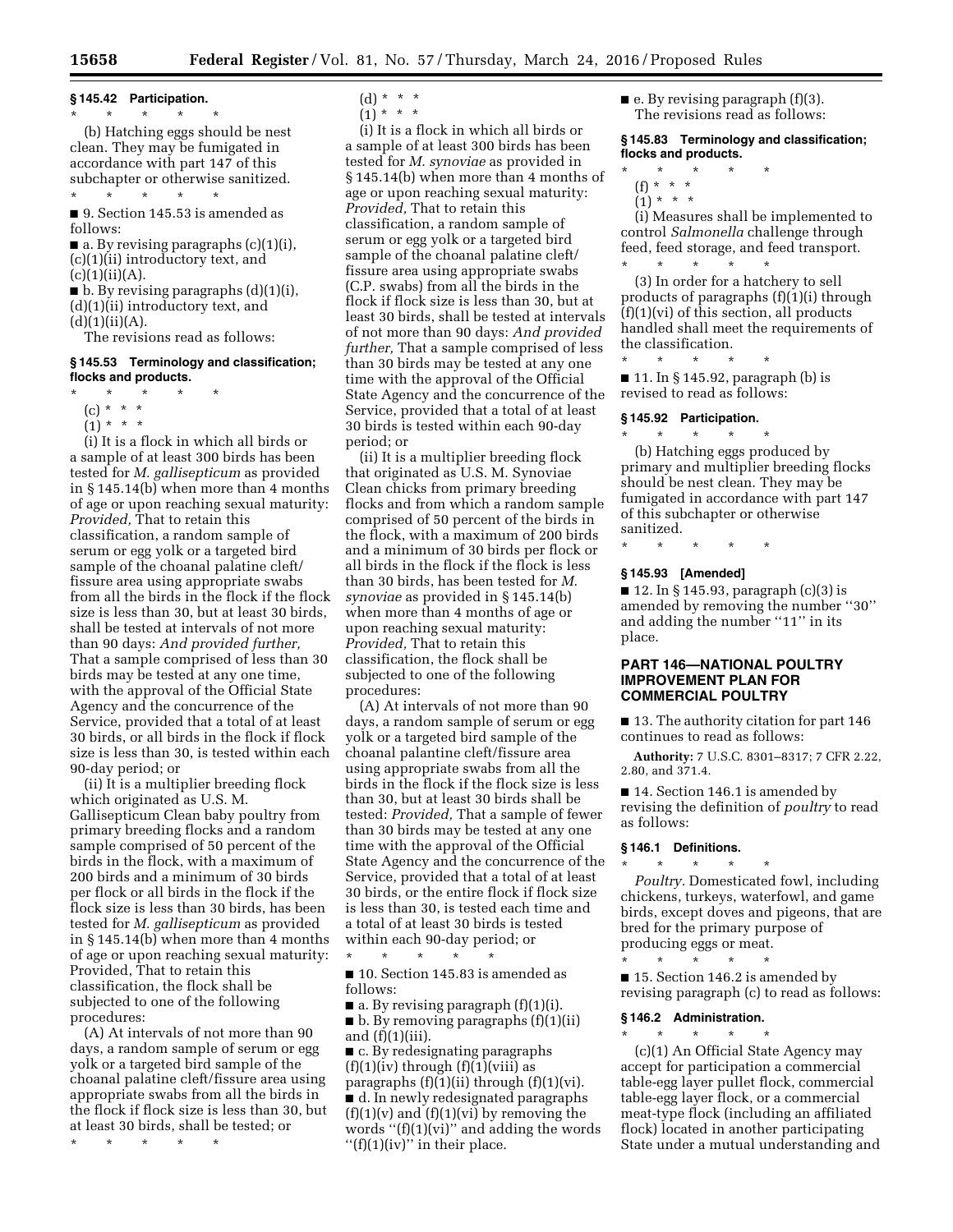agreement, in writing, between the two Official State Agencies regarding conditions of participation and supervision.

(2) An Official State Agency may accept for participation a commercial table-egg layer pullet flock, commercial table-egg layer flock, or a commercial meat-type flock (including an affiliated flock) located in a State that does not participate in the Plan under a mutual understanding and agreement, in writing, between the owner of the flock and the Official State Agency regarding conditions of participation and supervision.

\* \* \* \* \*

#### **§ 146.3 [Amended]**

 $\blacksquare$  16. In § 146.3, paragraph (a) is amended by adding the words ''commercial table-egg layer pullet flock,'' before the words ''table-egg producer''.

■ 17. In § 146.11, paragraph (b) is revised to read as follows:

#### **§ 146.11 Inspections.**

\* \* \* \* \* (b) A flock will be considered to be conforming to protocol if it meets the requirements as described in § 145.33(a), § 146.43(a), or § 146.53(a) of this chapter.

\* \* \* \* \*

# **§ 146.51 [Amended]**

■ 18. Section 146.51 is amended as follows:

■ a. In the definition of *commercial upland game birds* by changing the word ''purpose'' to ''purposes'' and adding the words ''eggs and/or'' before the word ''meat''.

■ b. In the definition of *commercial waterfowl,* by changing the word ''purpose'' to ''purposes'' and adding the words ''eggs and/or'' before the word ''meat''.

■ 19. Section 146.52 is amended by revising paragraphs (a) and (c) to read as follows:

# **§ 146.52 Participation.**

(a) Participating commercial upland game bird slaughter plants, commercial waterfowl slaughter plants, raised-forrelease upland game bird premises, raised-for-release waterfowl premises, and commercial upland game bird and commercial waterfowl producing eggs for human consumption premises shall comply with the applicable general provisions of subpart A of this part and the special provisions of this subpart E. \* \* \* \* \*

(c) Raised-for-release upland game bird premises, raised-for-release waterfowl premises, and commercial upland game bird and commercial waterfowl producing eggs for human consumption premises that raise fewer than 25,000 birds annually are exempt from the special provisions of this subpart E.

■ 20. Section 146.53 is amended as follows:

■ a. In paragraph (a) introductory text, by adding the words ''or, in the case of egg-producing flocks, the regular surveillance of these flocks'' after the words ''participating slaughter plant''. ■ b. By adding paragraphs (a)(4) and  $(a)(5)$ .

The additions read as follows:

## **§ 146.53 Terminology and classification; slaughter plants and premises.**

\* \* \* \* \* (a) \* \* \*

(4) It is a commercial upland game bird or waterfowl flock that produces eggs for human consumption where a minimum of 11 birds per flock have been tested negative to the H5/H7 subtypes of avian influenza as provided in § 146.13 (b) within 30 days of disposal or within a 12 month period.

(5) It is a commercial upland game bird or waterfowl flock that has an ongoing active and passive surveillance program for H5/H7 subtypes of avian influenza that is approved by the Official State Agency and the Service. \* \* \* \* \*

# **PART 147—AUXILIARY PROVISIONS ON NATIONAL POULTRY IMPROVEMENT PLAN**

■ 21. The authority citation for part 147 continues to read as follows:

**Authority:** 7 U.S.C. 8301–8317; 7 CFR 2.22, 2.80, and 371.4.

■ 22. In § 147.52, paragraph (d) is revised to read as follows:

## **§ 147.52 Authorized laboratories.**

\* \* \* \* \*

(d) *State site visit.* The Official State Agency will conduct a site visit and recordkeeping audit at least once every 2 years. This will include, but may not be limited to, review of technician training records, check test proficiency, and test results. The information from the site visit and recordkeeping audit will be made available to the NPIP upon request.

\* \* \* \* \* ■ 23. Section 147.54 is revised to read as follows:

#### **§ 147.54 Approval of diagnostic test kits not licensed by the Service.**

(a) Diagnostic test kits that are not licensed by the Service (*e.g.,*  bacteriological culturing kits) may be approved through the following procedure:

(1) The sensitivity of the kit will be evaluated in at least three NPIP authorized laboratories by testing known positive samples, as determined by the official NPIP procedures found in the NPIP Program Standards or through other procedures approved by the Administrator. Field samples for which the presence or absence of the target organism or analyte has been determined by the current NPIP test should be used, not spiked samples or pure cultures. Samples from a variety of field cases representing a range of low, medium, and high analyte concentrations should be used. In some cases it may be necessary to utilize samples from experimentally infected animals. Spiked samples (clinical sample matrix with a known amount of pure culture added) should only be used in the event that no other sample types are available. Pure cultures should never be used. Additionally, laboratories should be selected for their experience with testing for the target organism or analyte with the current NPIP approved test. If certain conditions or interfering substances are known to affect the performance of the kit, appropriate samples will be included so that the magnitude and significance of the effect(s) can be evaluated.

(2) The specificity of the kit will be evaluated in at least three NPIP authorized laboratories by testing known negative samples, as determined by tests conducted in accordance with the NPIP Program Standards or other procedures approved by the Administrator in accordance with § 147.53(d)(1). If certain conditions or interfering substances are known to affect the performance of the kit, appropriate samples will be included so that the magnitude and significance of the effect(s) can be evaluated.

(3) The kit will be provided to the cooperating laboratories in its final form and include the instructions for use. The cooperating laboratories must perform the assay exactly as stated in the supplied instructions. Each laboratory must test a panel of at least 25 known positive samples. In addition, each laboratory will be asked to test at least 50 known negative samples obtained from several sources, to provide a representative sampling of the general population. The cooperating laboratories must perform a current NPIP procedure or NPIP approved test on the samples alongside the test kit for comparison.

(4) Cooperating laboratories will submit to the kit manufacturer all raw data regarding the assay response. Each